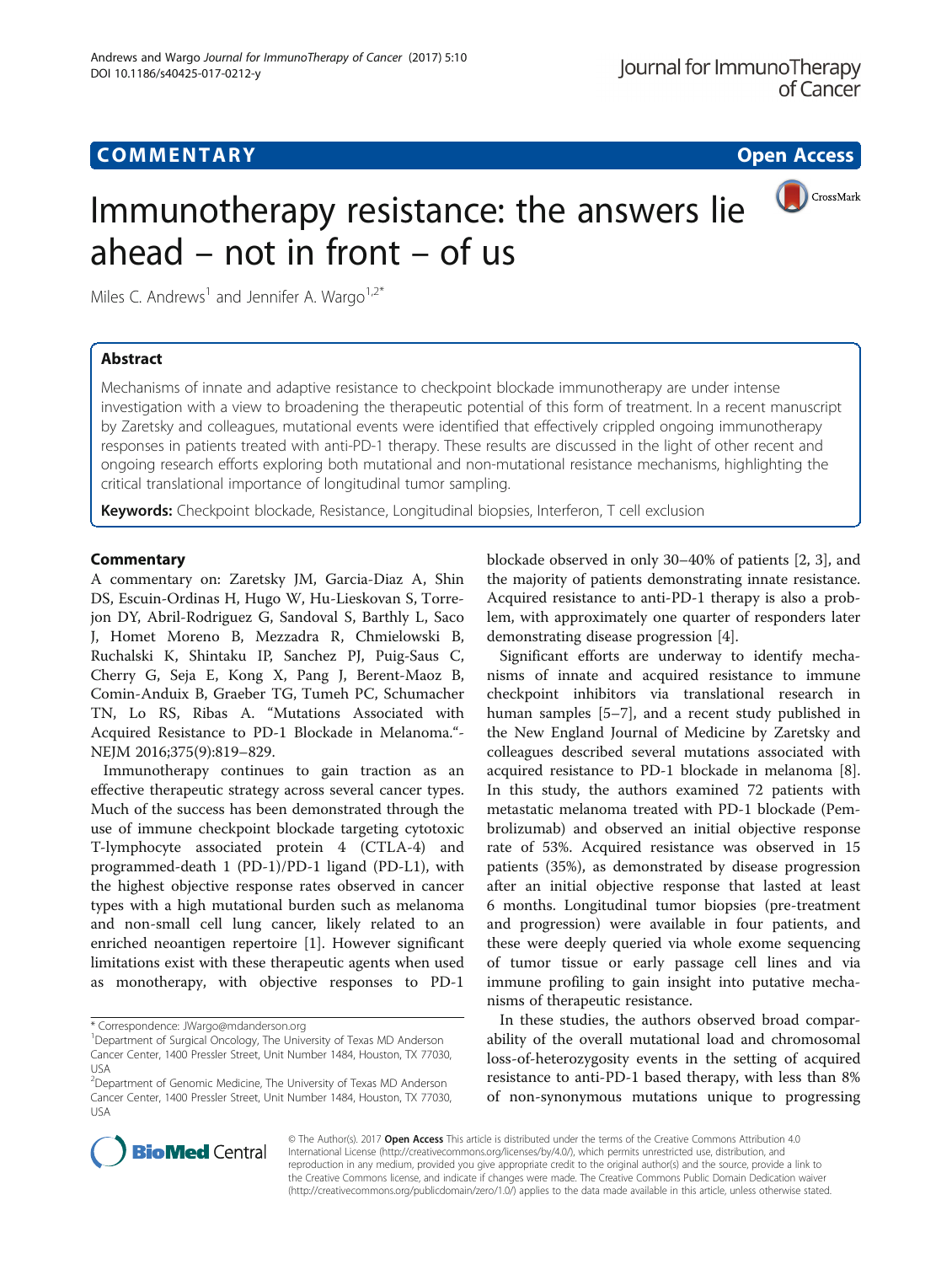tumors - even in the setting of new metastatic lesions. Of note, they identified high-level mutational loss of key genes involved in immunotherapeutic responses, involving defects in antigen presentation and in interferon signalling. In one case, they identified a β2-microglobulin frameshift deletion leading to HLA class I loss, which has previously been implicated in immunotherapy resistance [[9\]](#page-2-0). In two cases, JAK mutations were found and subsequently validated in vitro to confer tumor cell resistance to IFN-γ (JAK2 mutation) or IFN- $\alpha$ /β/γ (JAK1 mutation) despite T cell recognition of tumor antigen. Importantly, functional loss of JAK2 was associated with reduced STAT1, STAT3, and IRF1 phosphorylation, as well as failure to upregulate TAP1, HLA class I, and PD-L1 expression. This data is highly relevant, and it is certainly plausible that over longer timeframes in vivo, such effects could also compromise T cell recognition.

In addition to genomic events, the authors identified significant alterations in anti-tumor immune responses in the setting of acquired resistance to anti-PD-1 based therapy. Namely, the site of immune activity, as defined by CD8+ T cell infiltrate and/or PD-L1 expression, was almost exclusively at the tumor invasive margin at relapse. This is important, particularly in light of data from the same group regarding the importance of assessment of the distribution of CD8+ T cells within the tumor microenviroment – demonstrating a higher density of CD8+ cell infiltrate at the tumoral invasive margin at baseline and higher intra-tumoral CD8+ T cell infiltrate early on-treatment in responders to anti-PD-1 based therapy [[10\]](#page-2-0). Taken together, this suggests that acquired resistance to anti-PD-1 based therapy is associated with a reversion of the tumor to a lymphocyte-excluded state. Though defects in interferon signalling were identified in this study, the link between this and the apparent T cell exclusion at time of progression was not defined. However others have described a critical role for IFN signalling in the generation of an inflamed tumor microenvironment and recruitment of leukocytes [[11](#page-2-0)], thus providing the rationale to suggest that the two may be tightly related. Recent extension of this work also implicates similar IFN-response compromise caused by JAK1/ 2 mutations in cases of intrinsic resistance to PD-1 blockade, however in the studied cohort of melanoma and mismatch repair deficient colon cancer patients, the prevalence of such mutations was quite low (1/23 melanoma, 1/16 colon cancer) [\[12](#page-2-0)]. Wider surveillance is required to quantify the broader applicability of such resistance mechanisms to innate and adaptive checkpoint inhibitor resistance.

The results presented in the manuscript are provocative, though some limitations clearly exist. Though the overall study cohort was relatively large, the number of longitudinal samples available for genomic and immune analyses was quite limited – thus it is difficult to draw strong conclusions before these results are validated in larger cohorts. This problem is not unique to this study, and highlights a critical need for the global oncology community to embrace the concept of obtaining tumor samples at several time points during therapy (ideally at pre-treatment and progression, with consideration of an early on-treatment biopsy) to better understand mechanisms of therapeutic resistance [[13\]](#page-2-0). Another limitation within this study was that one patient's pre-treatment biopsy sample was obtained several months before initiating anti-PD-1 therapy, combined with interval treatment with a BRAF inhibitor – thus the observed genomic events may have been related to selective pressure from prior therapy. Nonetheless, the identification of mutational resistance events in 3 of 4 evaluable patients is strikingly reminiscent of the resistance mechanisms observed in patients on molecularly targeted agents, thus warranting very close prospective assessment for the emergence of similar or even cross-reactive resistance mechanisms in patients treated with combined modalities (ie: combination checkpoint blockade and BRAF inhibitor-based therapy). It is, however, becoming increasingly clear that a significant proportion of resistance mechanisms may not be related to genomic events. Functional reprogramming of gene expression is an increasingly-described resistance mechanism in targeted therapies [[14](#page-2-0)], and there is emerging data regarding its impact on immune targets as well [\[6](#page-2-0), [15](#page-2-0)]. It is also quite clear that a suite of other immunodulatory checkpoint molecules such as TIM3, LAG3, and CTLA4 may act in sequence or in concert to maintain a continued immunosuppressive state despite adequate PD-1/PD-L1 blockade [\[16\]](#page-2-0). Indeed, recent work from Benci et al. implicates several alternate T cell inhibitory receptors and highlights the central role for a persistent IFN/STAT1-driven network of signalling and epigenomic changes underlying PD-1-independent adaptive resistance to checkpoint blockade [\[17\]](#page-2-0). Analysis of larger cohorts of immunotherapy-treated patients will be required to determine the impact of such functional plasticity on adaptive resistance in this context.

This and other studies provide a strong foundation, though additional questions remain about the broader efficacy of anti-PD-1 therapy in cancer. Will tumors of lower mutational load also display prominent tumor cell-intrinsic mutational resistance mechanisms to checkpoint inhibitor therapy? To what extent does the unique microenvironment of distinct metastatic sites influence mechanisms of resistance? And what is the role of genomic and immune heterogeneity in driving differential responses to immune checkpoint blockade? Further work will be required to help answer these and other questions, and will rely heavily on longitudinal